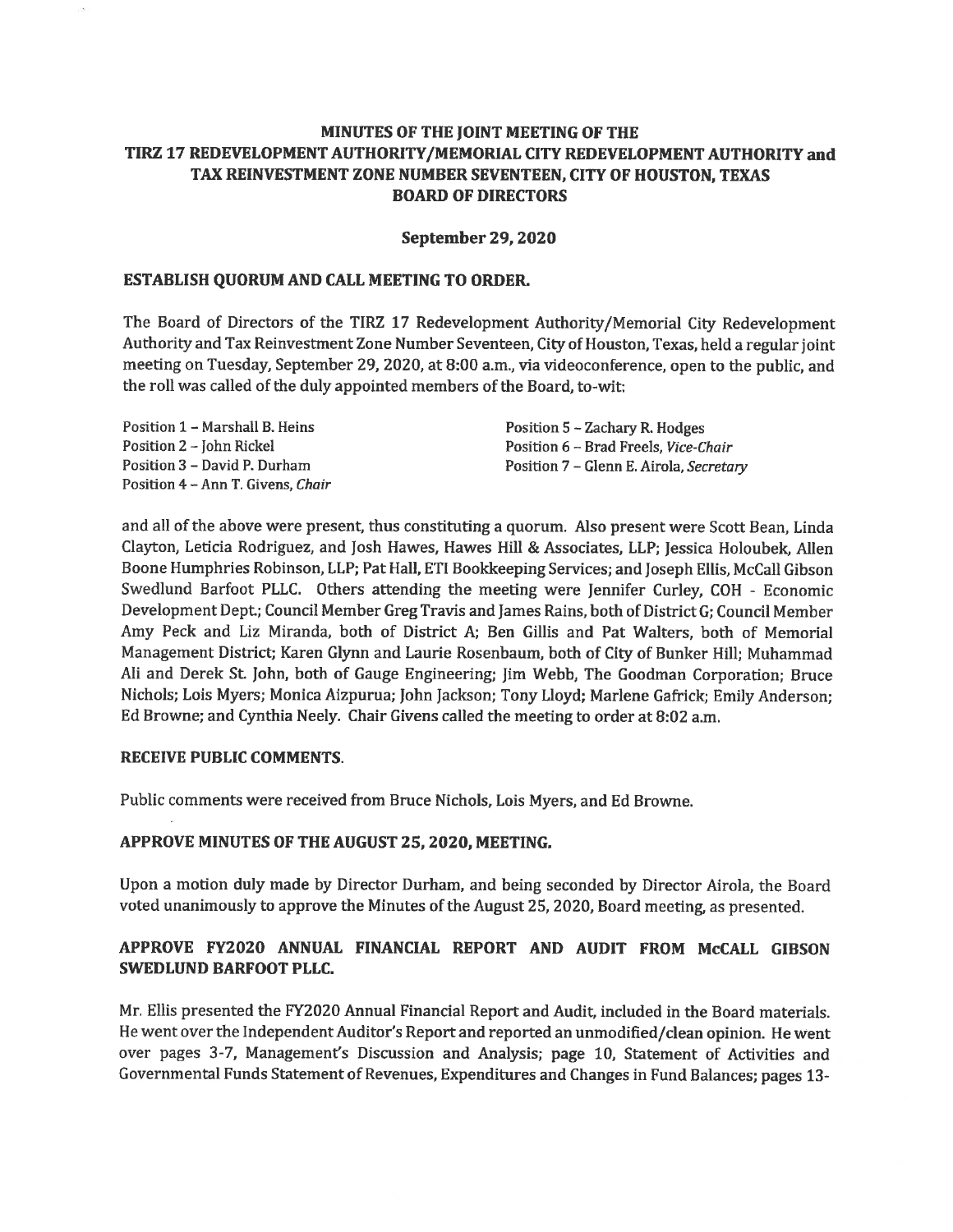**27, Notes to the Financial Statements; and page 29, Schedule of Revenues, Expenditures and Changes in Fund Balance - Budget and Actual. Upon a motion duly made by Director Rickel, and being seconded by Director Durham, the Board voted unanimously to approve the FY2020 Annual Financial Report and Audit, as presented.** 

# **RECEIVE FINANCIAL AND BOOKKEEPER'S REPORT, INCLUDING PAYMENT OF INVOICES, REVIEW OF INVESTMENTS, AND PROJECT CASH FLOW REPORTS.**

**Ms. Hall presented the Bookkeeper's Report and went over invoices, included in the Board materials. Upon a motion duly made by Director Airola, and being seconded by Director Rickel, the Board voted unanimously to accept the Bookkeeper's Report and approved payment of invoices, as presented.** 

### **RECEIVE UPDATE ON FY2020 BUDGET AND CONSIDER FY2021 BUDGET.**

**Mr. Bean requested an update on the FY2020 Budget. Ms. Curley reported the City will move forward with the FY2021 Budget; however, the FY2020 Budget does not need to be approved by the City. Chair Givens stated she wanted the FY2020 Budget approved for accounting and project purposes. Council Member Travis stated the FY2020 Budget needs to be presented to Council for approval. Council Member Peck stated it was her understanding that both the FY2020 and FY2021 Budgets are scheduled on Council Agenda in October. There was a lengthy discussion regarding the FY2 020 and FY2021 Budgets. Directors Rickel and Durham reported the CIP Committee has reviewed and is recommending for approval the FY2021 Budget. Upon a motion duly made by Director Rickel, and being seconded by Director Durham, Directors Heins, Rickel, Durham, Hodges, Freels and Airola voted to approve the FY2021 Budget, as presented. Chair Givens opposed. The motion passed.** 

### **CIP COMMITTEE:**

### **a. Project update and recommendations from Gauge Engineering LLC.**

**Mr. Ali provided an update on projects, copies of Gauge Engineer's Progress Reports are included in the Board materials. He provided an update on the W140 Channel & Straws Improvements. He reported the access road is complete and the contractor is working on grating next to the road. He reported the box culverts have been cleaned out. He provided an update on Gessner Road and reported the contractor is focusing on the middle portion of the road. He reported sidewalk forming and installation is ongoing. He provided an update on Memorial Drive project and reported the preconstruction meeting was held with TxDOT and the contractor. He reported the anticipated start date is October S. Mr. St. John provided an update on the Tropical Beta rainfall and drainage performance in the Zone. He provided an update on the W140 Basin deepening/pump preliminary layouts. He answered questions and reported Gauge is currently evaluating the benefits in a variety of scenarios.**